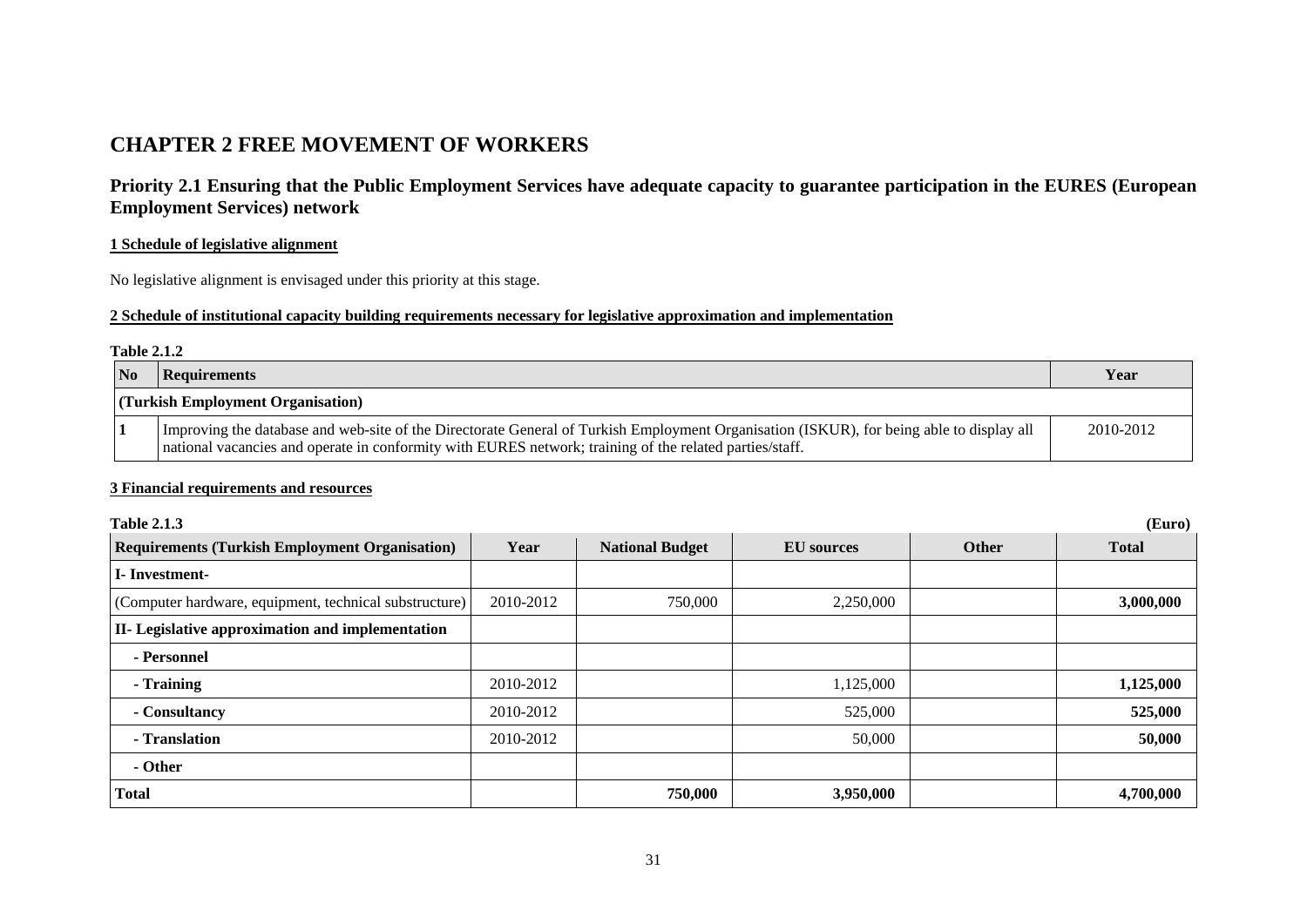# **Priority 2.2 Continuing to strengthen administrative structures, in particular for the coordination of social security schemes**

### **1 Schedule of legislative alignment**

#### **Table 2.2.1**

| N <sub>0</sub> | <b>EU</b> legislation in force                                                  | <b>Draft Turkish legislation</b>                                                                      | <b>Scope</b>                                                                              | Institution in charge          | <b>Publication date</b> |
|----------------|---------------------------------------------------------------------------------|-------------------------------------------------------------------------------------------------------|-------------------------------------------------------------------------------------------|--------------------------------|-------------------------|
|                | Regulations No. 1408/71,<br>574/72, 1390/81, 883/2004,<br>629/2006 and 859/2003 | Necessary Secondary<br>Legislation for the<br>Implementation of Law on<br>Social Security Institution | Ensuring the implementation of Law on Social Security<br>Institution.                     | Social Security<br>Institution | 2009 <sup>2</sup>       |
|                | Regulations No. 1408/71,<br>574/72, 1390/81, 629/2006<br>and 859/2003           | Implementing Regulation on<br>Insurance Procedures <sup>3</sup>                                       | Ensuring the implementation of Law on Social Insurance<br>and Universal Health Insurance. | Social Security<br>Institution | 2009                    |
| 3              | Regulations No. 1408/71,<br>574/7, 1390/81, 629/2006<br>and 859/2003            | Implementing Regulation on<br><b>Health Insurance Procedures</b>                                      | Ensuring the implementation of Law on Social Insurance<br>and Universal Health Insurance. | Social Security<br>Institution | 2009                    |

### **2 Schedule of institutional capacity building requirements necessary for legislative approximation and implementation**

| <b>Table 2.2.2</b> |                                                                                             |      |  |  |  |
|--------------------|---------------------------------------------------------------------------------------------|------|--|--|--|
| <b>No</b>          | Requirements                                                                                | Year |  |  |  |
|                    | <b>(Social Security Institution)</b>                                                        |      |  |  |  |
|                    | Strengthening the institutional capacity for better coordination of social security systems | 2009 |  |  |  |

<span id="page-1-0"></span> $1$  It is also mentioned under "Priority 19.4 Continuing transposition of the acquis and strengthening the related administrative and enforcement structures including the labour inspectorates, in association with social partners"

<span id="page-1-1"></span> $2$  Partial alignment will be achieved with the enactment of secondary legislation of the Law on Social Security Institution. Full alignment is envisaged to be completed 1 year before the accession, the implementation of legislation will be started upon accession.

<span id="page-1-2"></span> $3$  It is also mentioned under "Priority 19.4 Continuing transposition of the acquis and strengthening the related administrative and enforcement structures including the labour inspectorates, in association with social partners"

<span id="page-1-3"></span> $4$  It is also mentioned under "Priority 19.4 Continuing transposition of the acquis and strengthening the related administrative and enforcement structures including the labour inspectorates, in association with social partners"